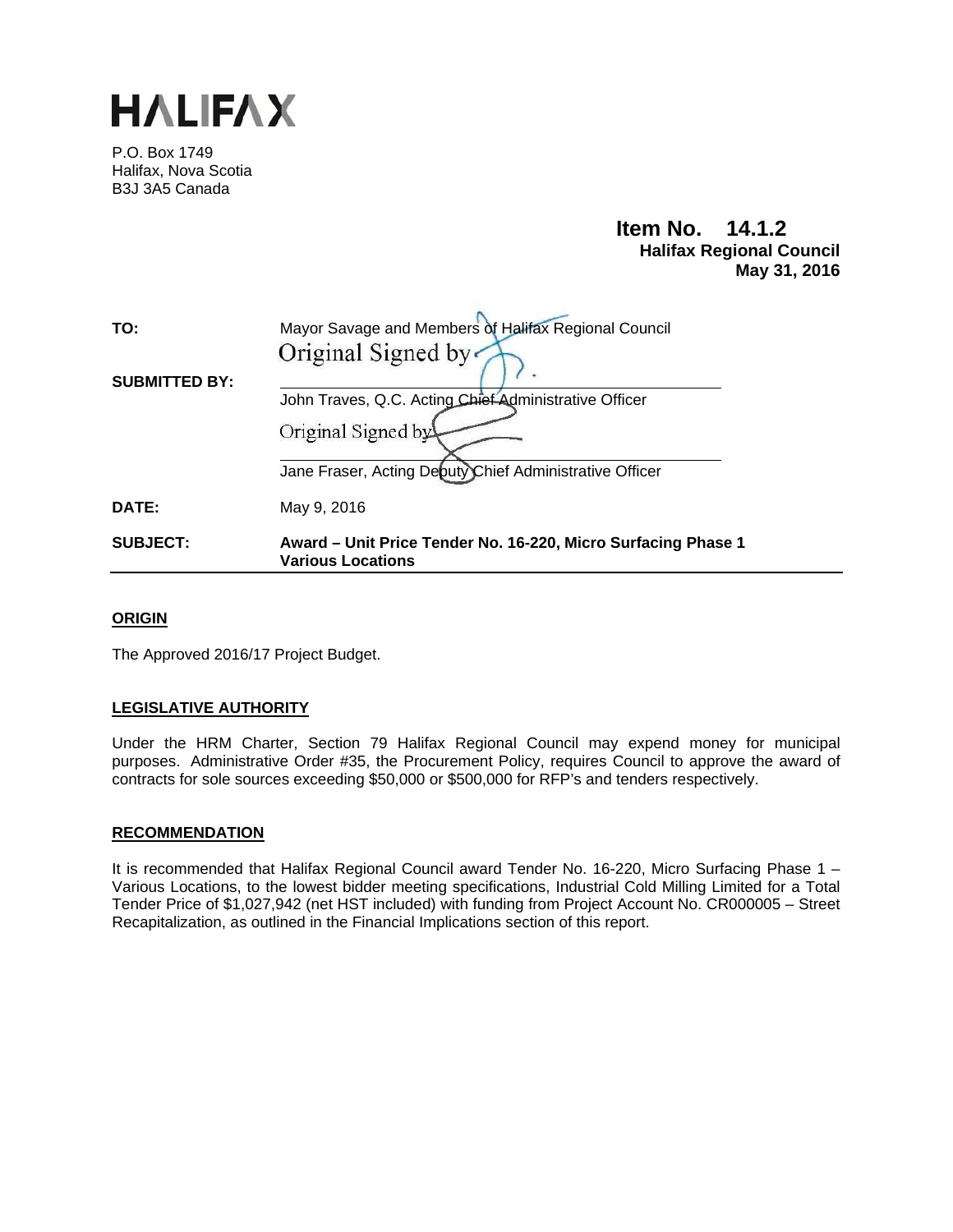#### **BACKGROUND**

The Approved 2016/17 Project Budget includes funds for the Micro Surfacing of Various Locations within the HRM.

#### **DISCUSSION**

Tender # 16-220 was publicly advertised on the Province of Nova Scotia's Procurement website on April 25, 2016 and closed on May 6, 2016. Bids were received from following companies:

| <b>Bid Price (net HST included)</b> |
|-------------------------------------|
| \$1.027.942                         |
| \$1.113.121                         |
|                                     |

#### **\*recommended bidder**

The scope of work for this tender generally consists of the installation of new micro surfacing and associated reinstatement.

It is anticipated that work will commence within three weeks of the tender award and Total Performance for the Work will be complete no later than August 15, 2016.

This is a **UNIT PRICE** contract and the cost will be dependent upon the actual quantities measured and approved by the HRM Project Manager.

There are no Local Improvement Charges associated with this work.

#### **FINANCIAL IMPLICATIONS**

Based on the lowest tendered price of \$985,695 plus net HST of \$42,247, for a net total of \$1,027,942, funding is available in the Approved 2016/17 Project Budget from Project Account No. CR000005 – Street Recapitalization. The budget availability has been confirmed by Finance.

#### Budget Summary: **Project Account No. CR000005 – Street Recapitalization**

| Cumulative Unspent Budget | \$23.574.689   |
|---------------------------|----------------|
| Less: Tender No. 16-220   | $$1,027,942$ * |
| <b>Balance</b>            | \$22,546,747   |

\*The projects included in this tender were estimated in the Approved 2016/17 Project Budget at \$1,000,000.

The balance of funds will be used to implement the remaining 2016/17 Street Recapitalization projects approved by Council.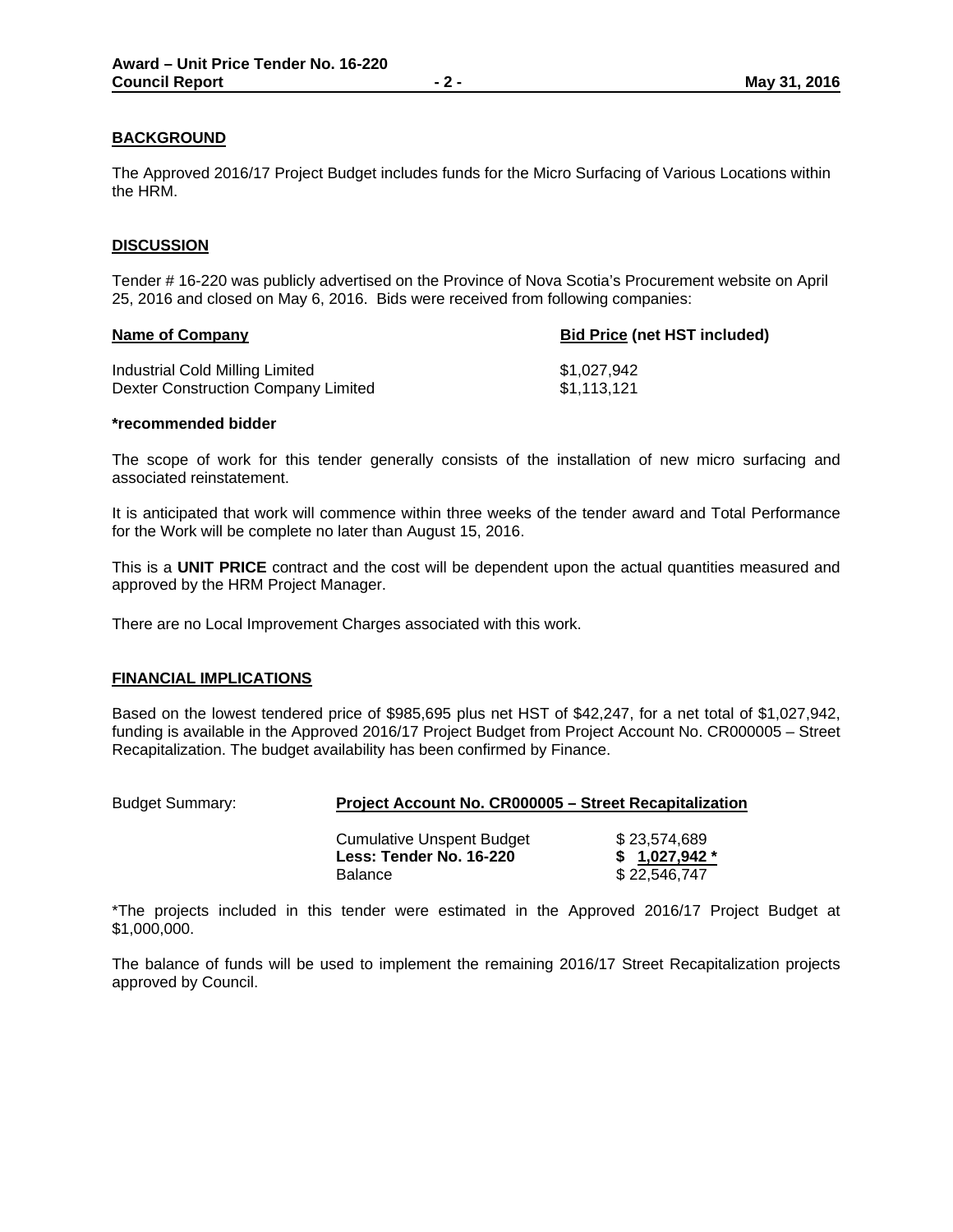#### **RISK CONSIDERATION**

There are no significant risks associated with the recommendation in this report. The risks considered rate low. To reach this conclusion, consideration was given to financial, legal and compliance, and service delivery risks.

#### **ENVIRONMENTAL IMPLICATIONS**

Implications not identified.

#### **ALTERNATIVES**

Council could choose not to approve the recommendations in this report, but this is not recommended by staff.

#### **ATTACHMENT**

Attachment 1 – Tender No. 16-220 – Street List

A copy of this report can be obtained online at http://www.halifax.ca/council/agendasc/cagenda.php then choose the appropriate meeting date, or by contacting the Office of the Municipal Clerk at 490-4210, or Fax 490-4208.  $\mathcal{A}_k$ 

| Report Prepared by:        | Nicholas Hussy, E.I.T., Design Engineering Technologist, Design & Construction Services<br>at 490-6968 |
|----------------------------|--------------------------------------------------------------------------------------------------------|
| Report Approved by:        | Jeff MacEwen, P. Eng., A/Manager, Project Pranting & Design at 490-4845                                |
| <b>Procurement Review:</b> |                                                                                                        |
|                            | Jane Pryor, Manager, Prosurent 802.490-4200                                                            |
| Report Approved by:        | Bruce Zvaniga P. Eng., Director, Transportation & Public Works at 490-4855                             |